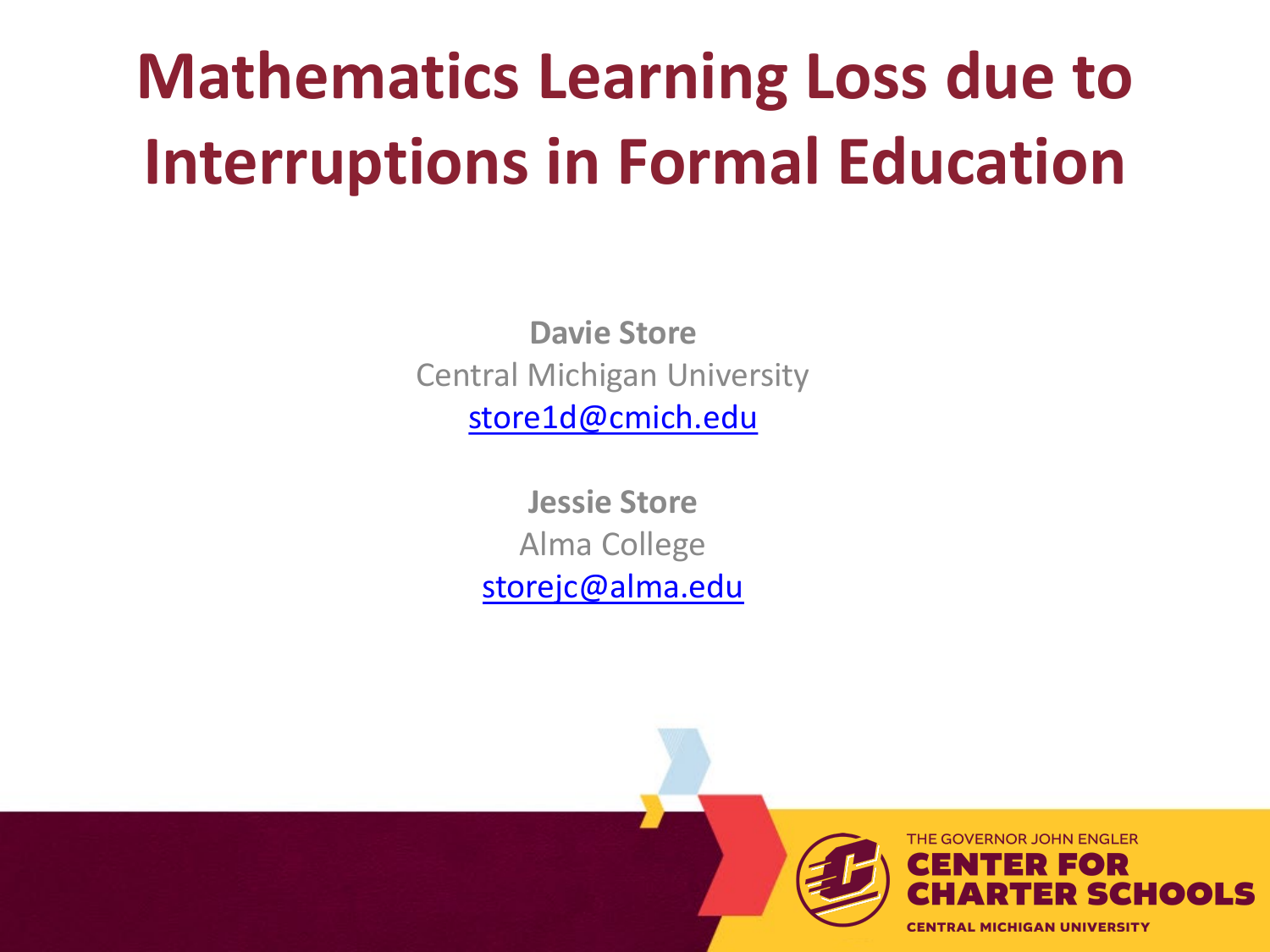# **Overview**

- School interruptions due to the COVID-19 pandemic
- The need to look into student performance in different domains of math
- Results from benchmark assessments before and during the pandemic
- Implications to learning

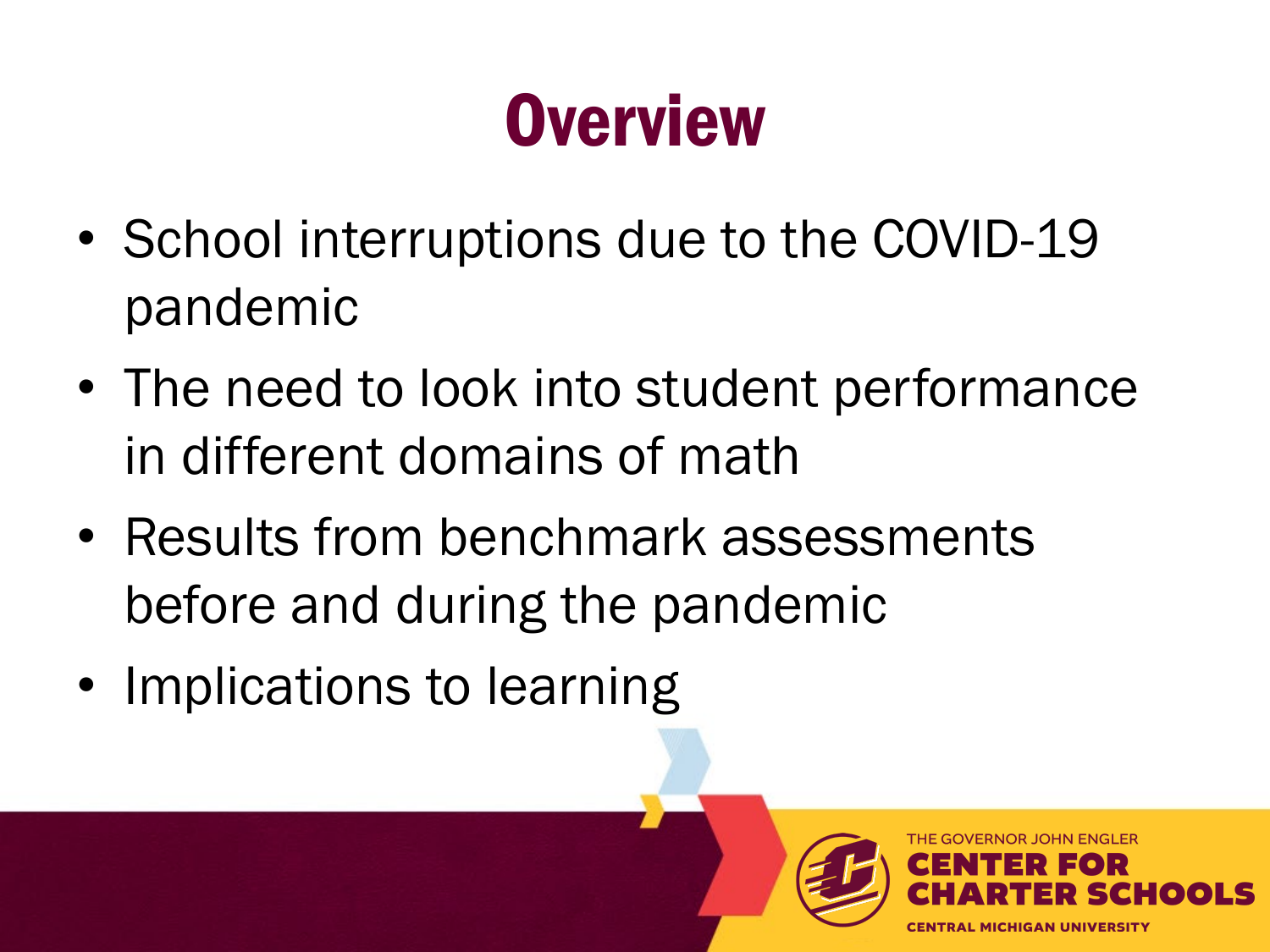#### School Interruptions

2018-19 Full School Year 2019-2020 Interrupted

#### 2020-2021 Interrupted

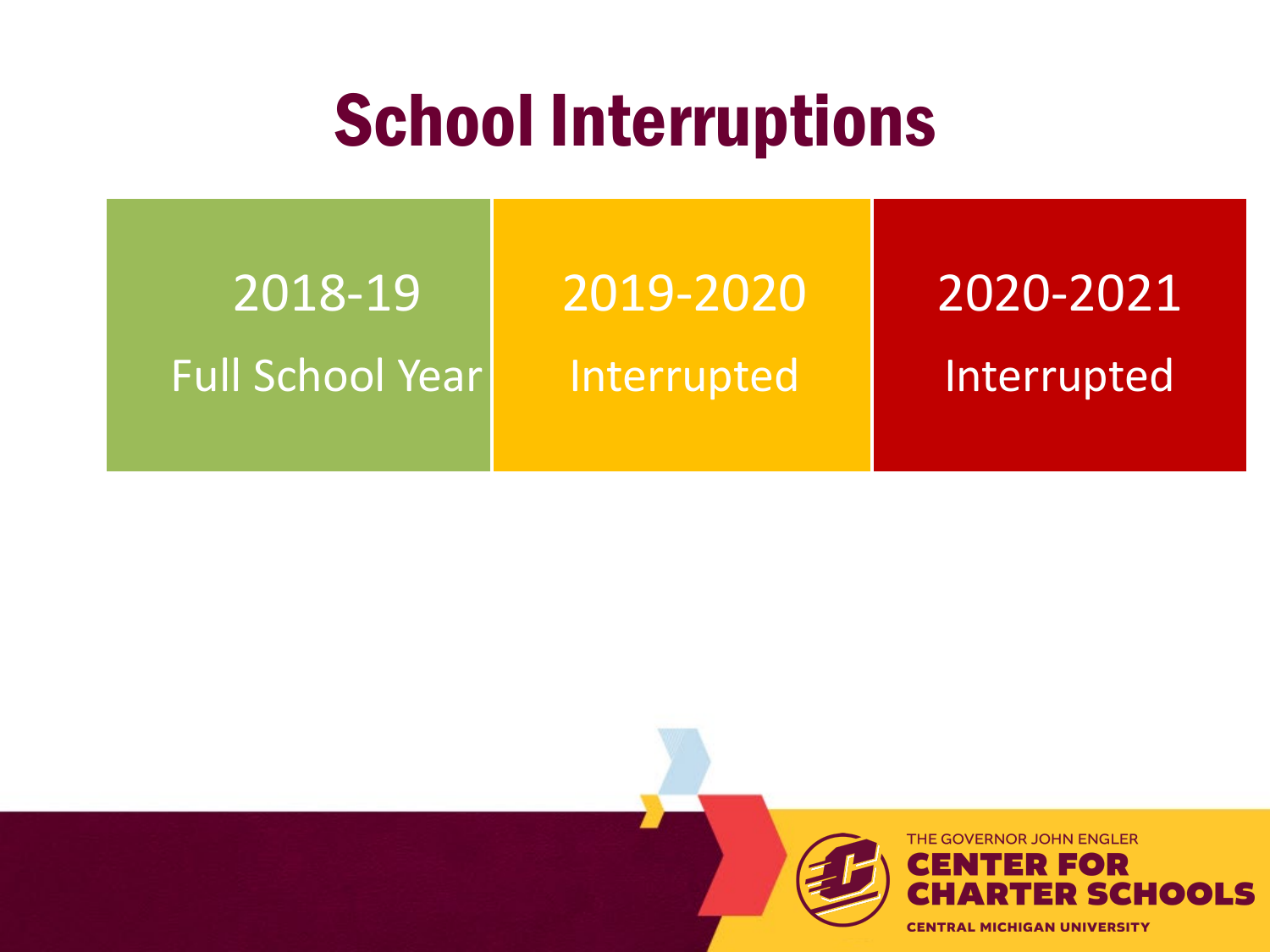## The need

- Declining performance in reading and math during the pandemic
- Performance got worse as the pandemic continued (fall vs. spring results)
- Math is significantly affected
- Lower grade levels are significantly affected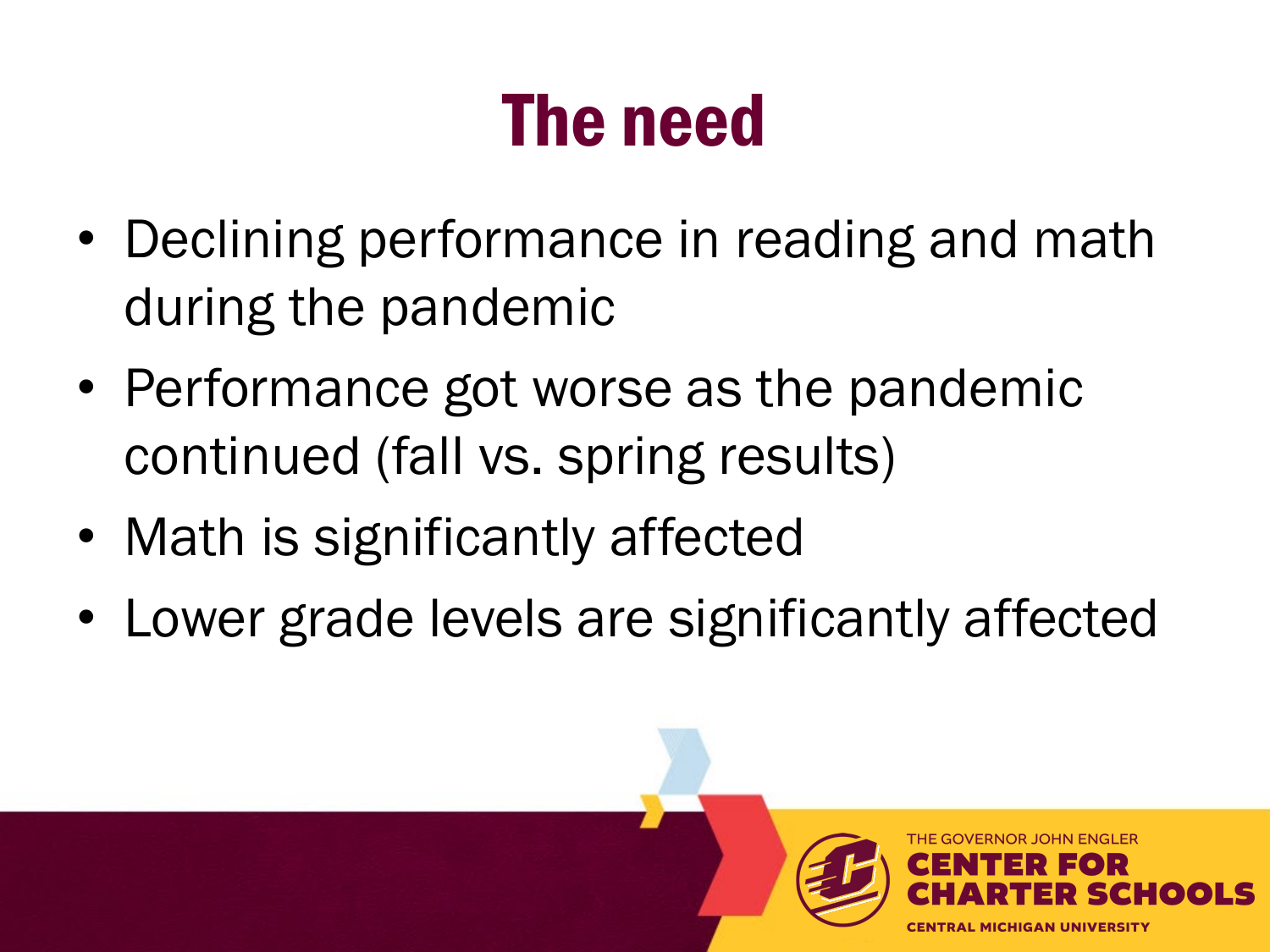#### The need

• Early results from benchmark assessments focused on overall performance

• There is need to look into different domains of math (instructional areas) to maximize the use of resources

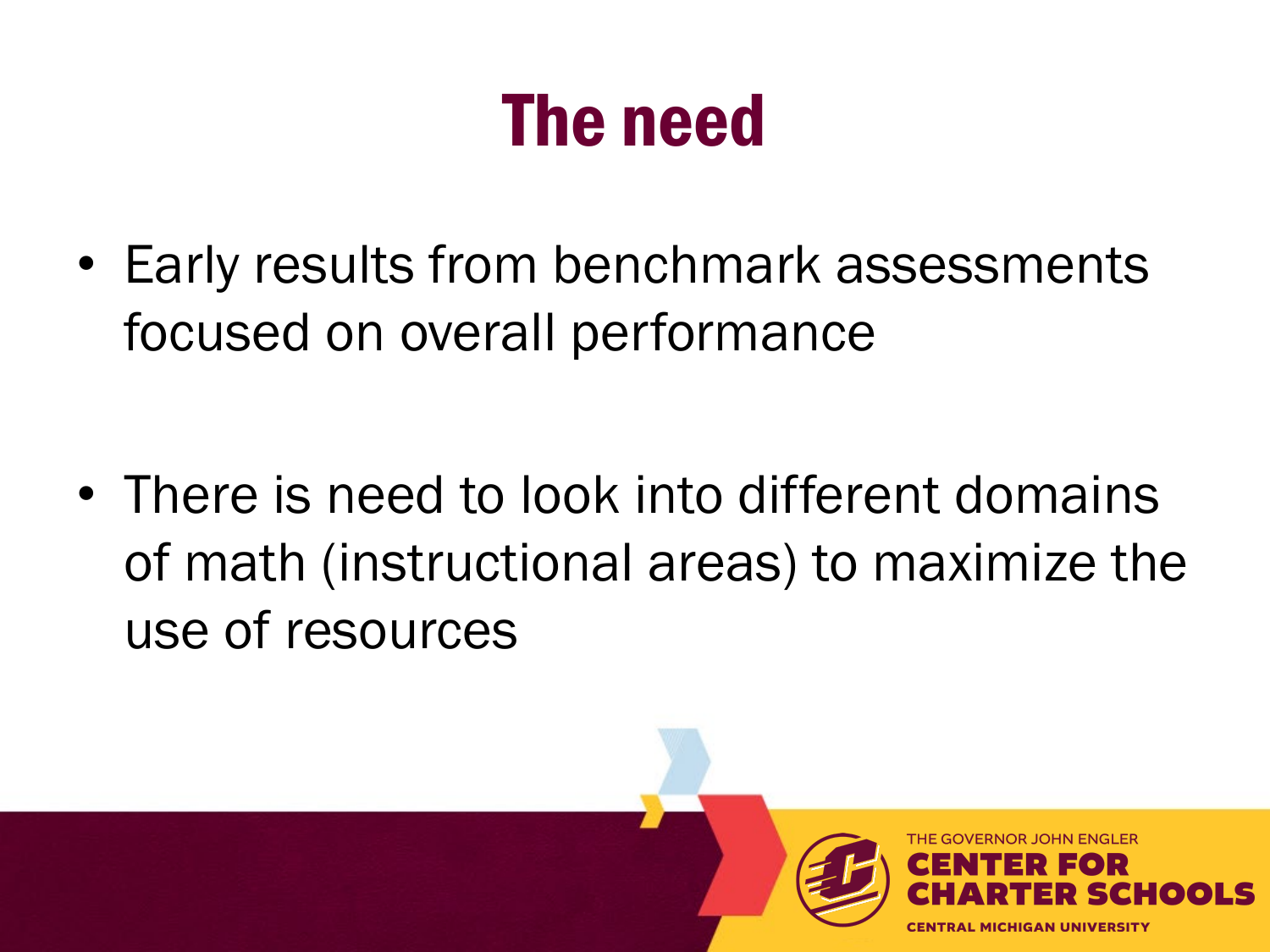# Definition of terms

- Math Domains also known as instructional areas or math strands
	- Operations and Algebraic Thinking
	- Number and Operations
	- Measurement and Data
	- Geometry
	- The Real and Complex Numbers
	- Statistics and Probability

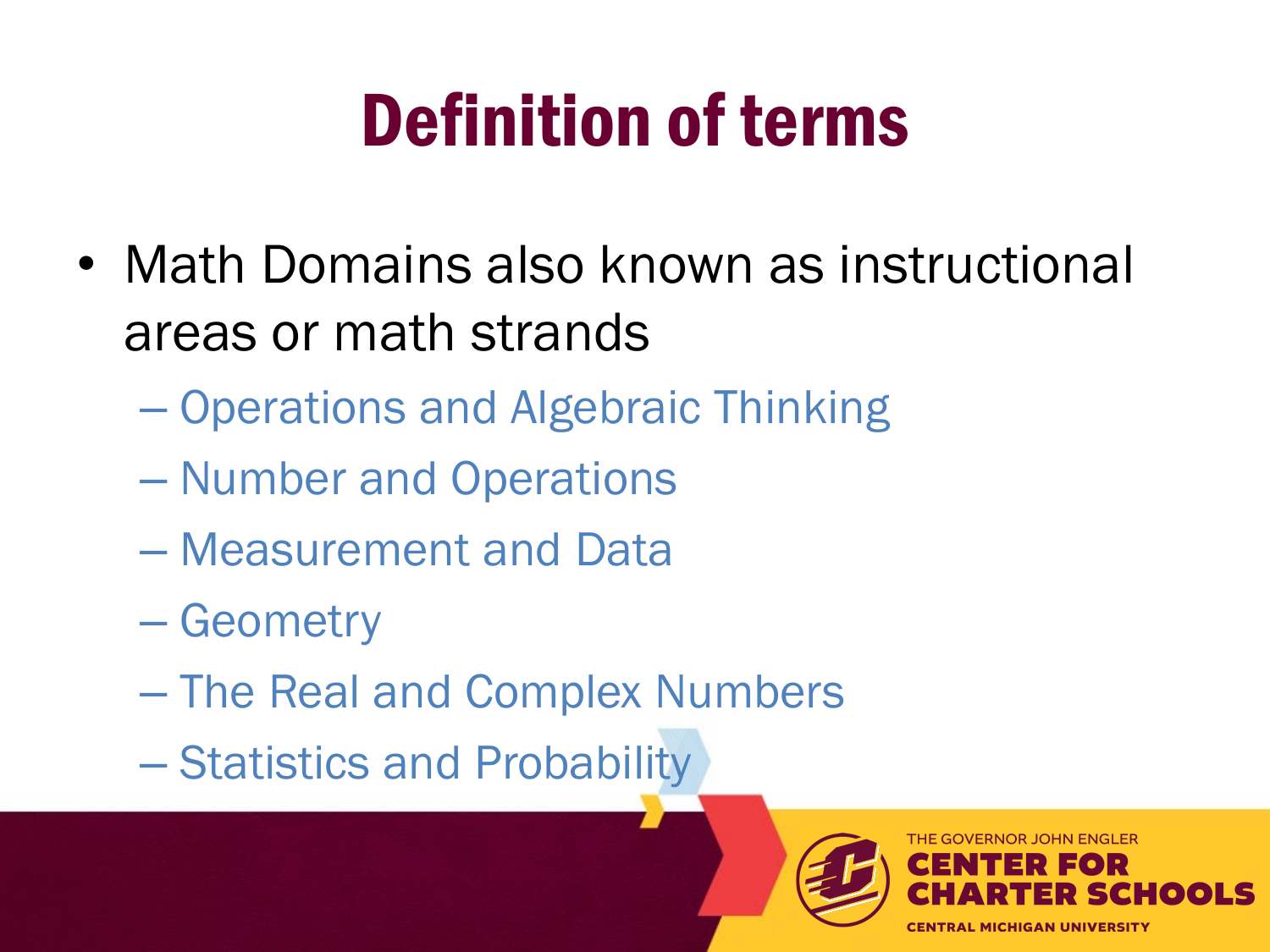## Definition of terms

- RiT score Rasch UniT
	- An equal interval scale developed to interpret test scores
	- Ranges from 100-350
	- Vertical Scale

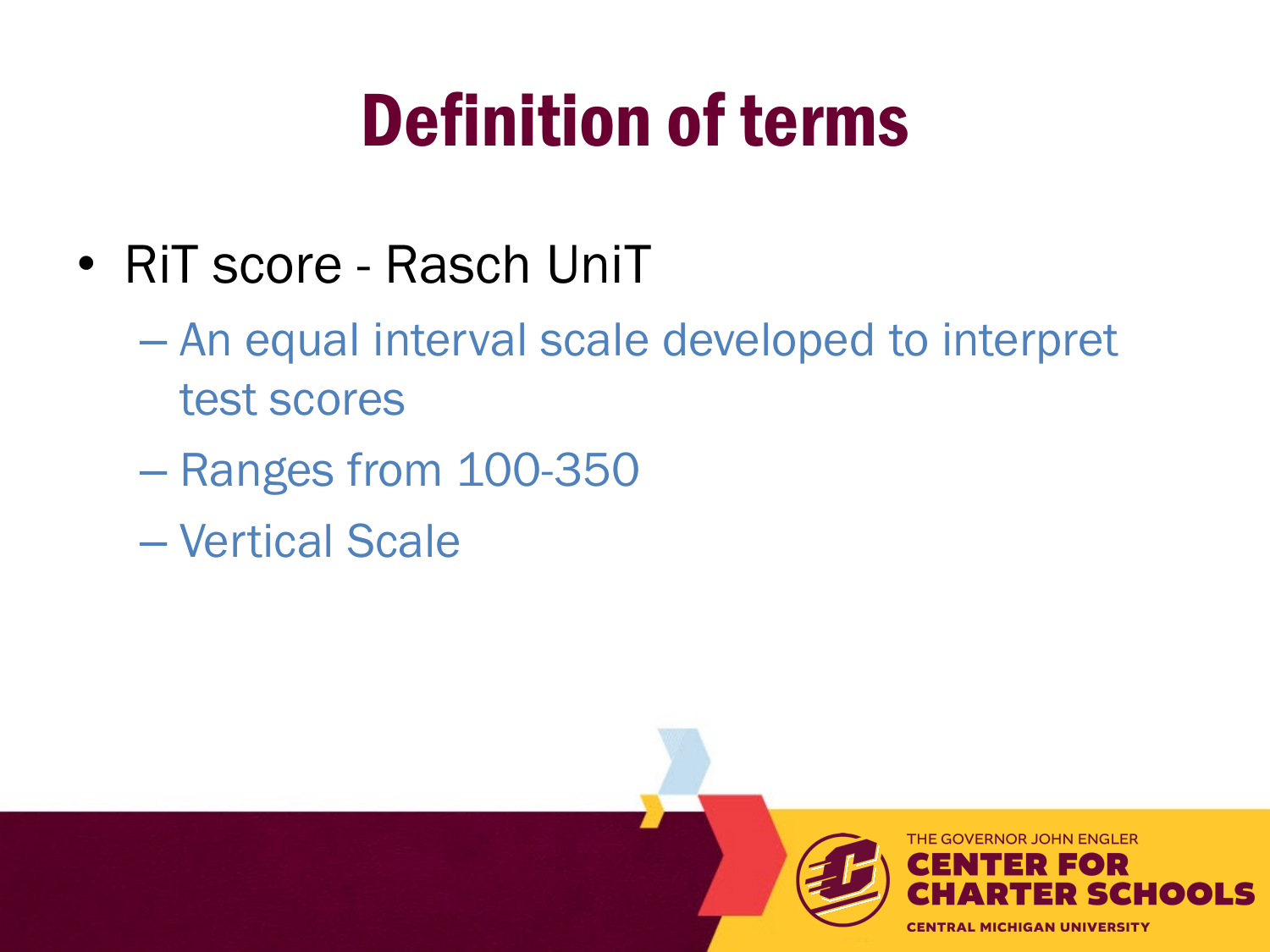# Definition of terms

• SIFE == Students with Interrupted Formal Education – who are these students?

• Historically associated with immigrants with limited English proficiency, limited formal schooling and at risk of failing (Costodio & O'Louglin, 2020, Decapua & Marshall, 2011)

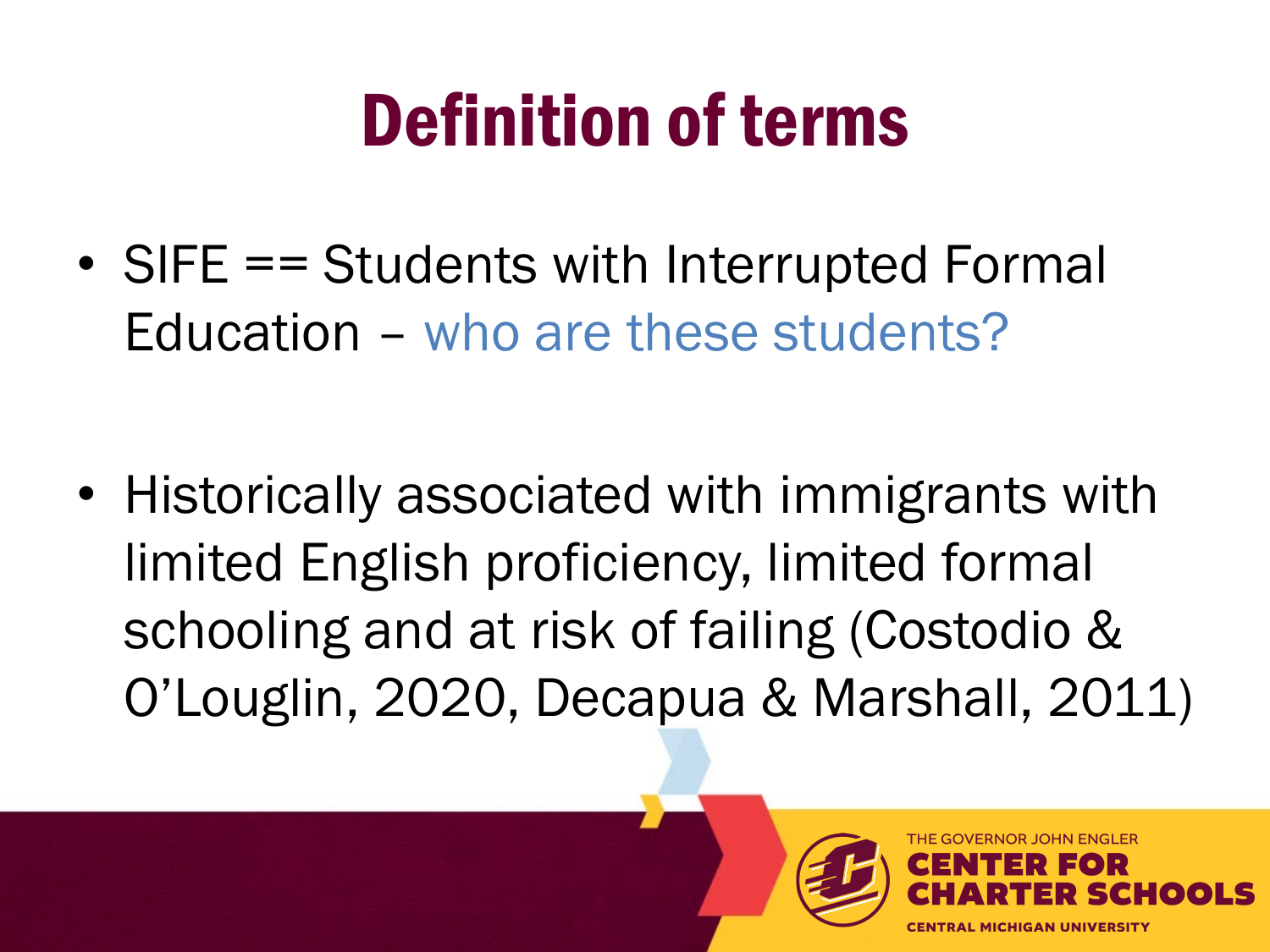#### SIFE continued…

- Students who speak an additional language(s), have entered a US school after second grade and are two years behind their peers in math and reading (Hos, 2020)
- Perspective is reflected in intervention e.g., for NY State Education Department, a student must first be an ELL before they can be identified as a SIFE

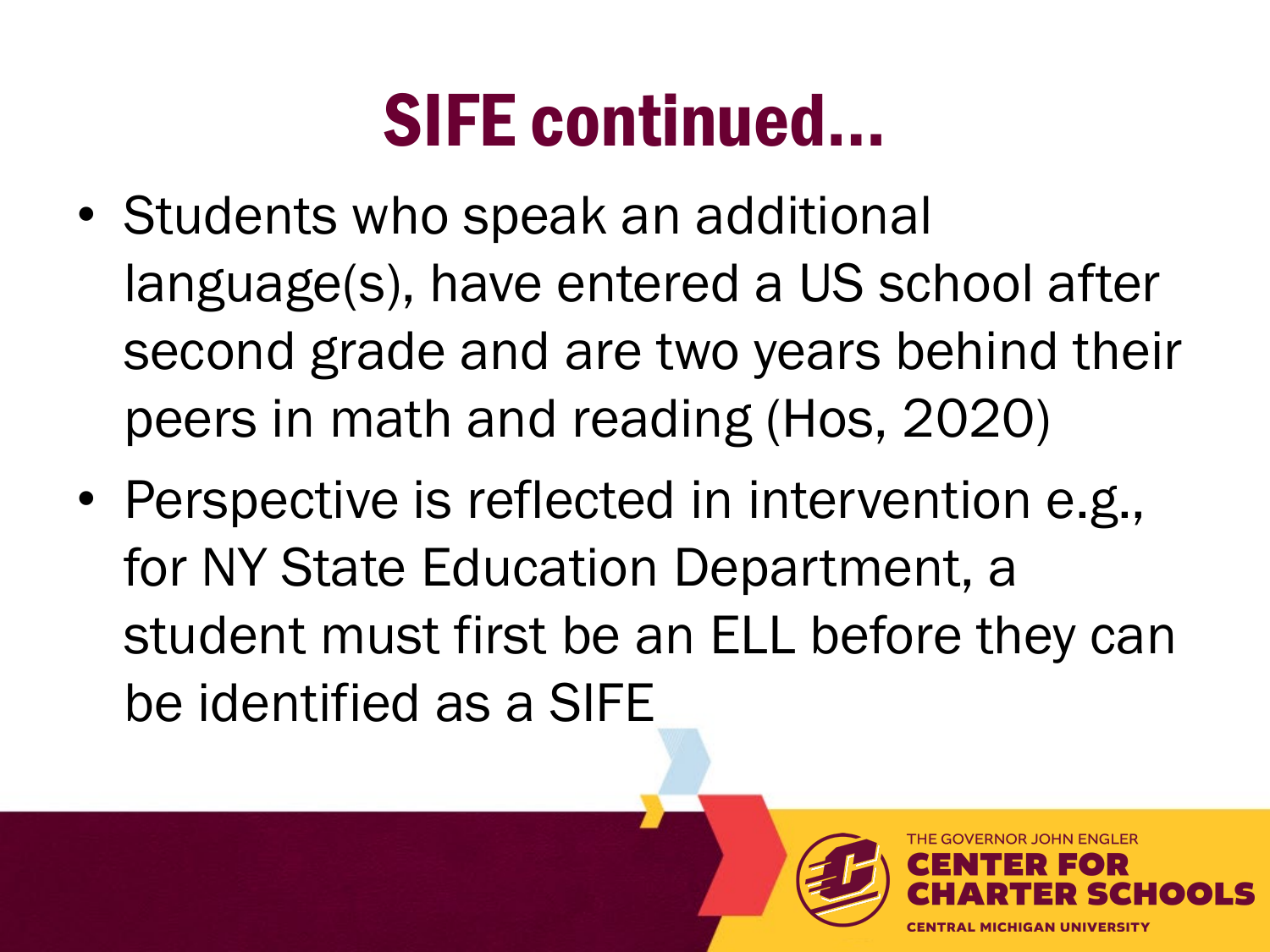## SIFE continued…

- Effects of learning loss are not limited to immigrants
- Interruptions to formal Schooling are caused by several factors:
	- Inclement weather (Marcotte & Hemelt, 2008)
	- Natural disasters e.g., EBOLA outbreak (Bakrania et al., 2020, earthquake in Pakistan (Andrabi, Daniels & Das, 2021)
	- Juvenile justice facilities, chronic health issues, and housing instability

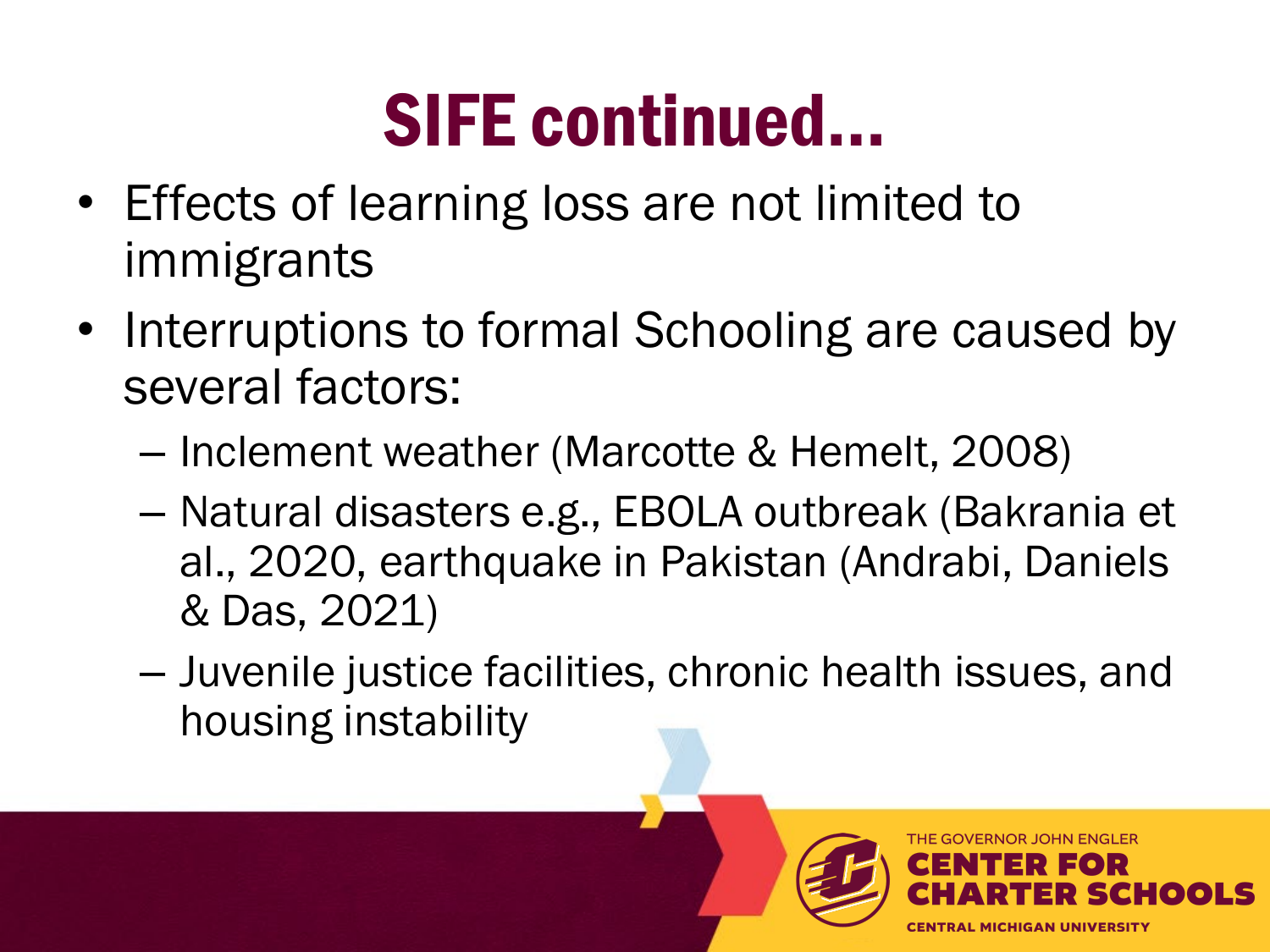#### SIFE continued…

- We move away from the traditional notion and conceptualize SIFE as students with significant interruption to their formal schooling (similar to Chang-Bacon, 2021)
- Important to know, who needs help? In what? How much help do they need? (Betebenner & Wenning, 2021)

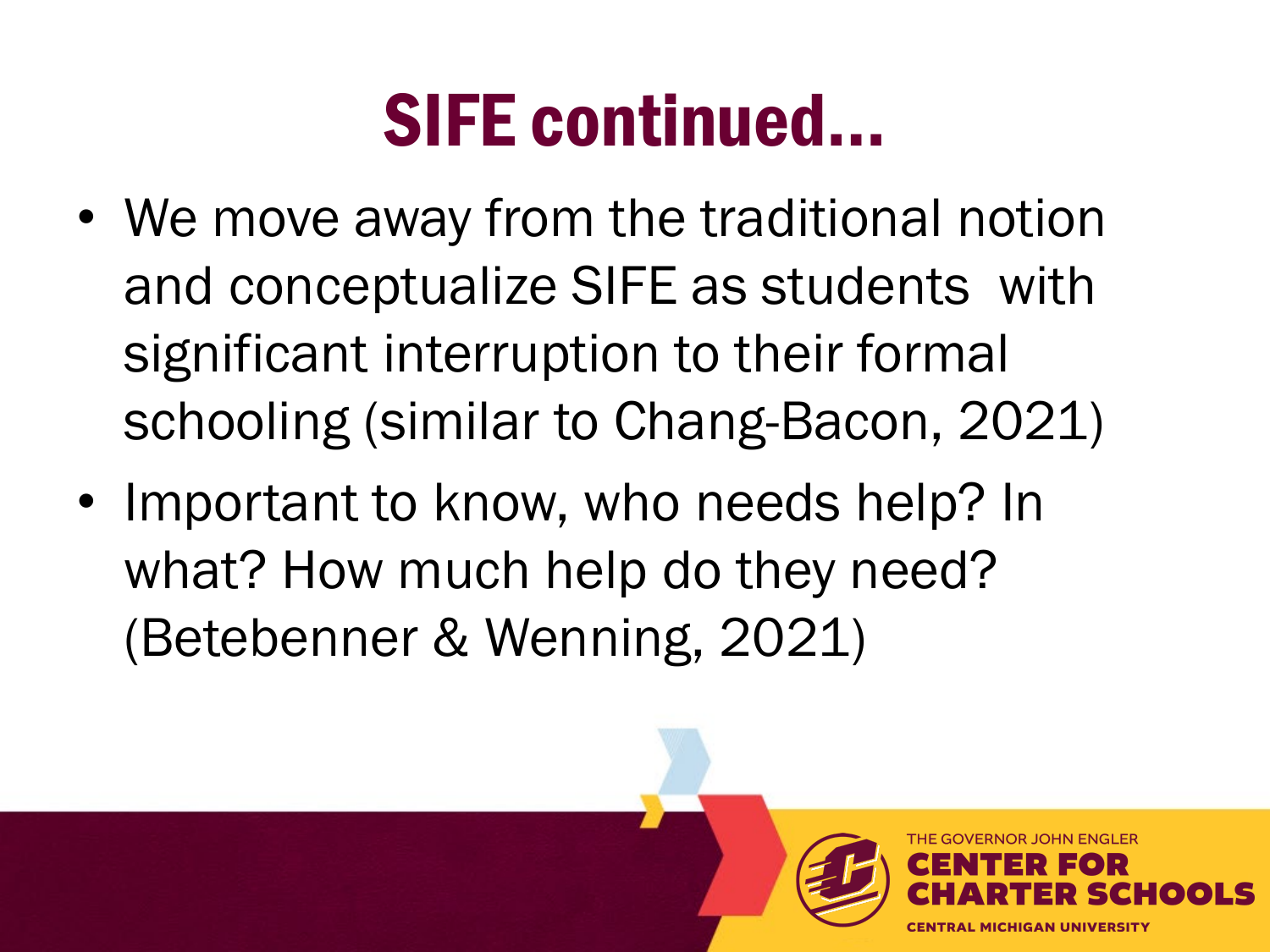## **Methods**

• Data is from 48 schools in grades 3-5 who administer fall and spring assessments from Northwest Evaluation Association (NWEA)

• Performance comparisons for 2018-2019, 2019-2020 (prior to COVID-19) and 2020- 2021 (during the pandemic) – mean score comparisons using one way ANOVA

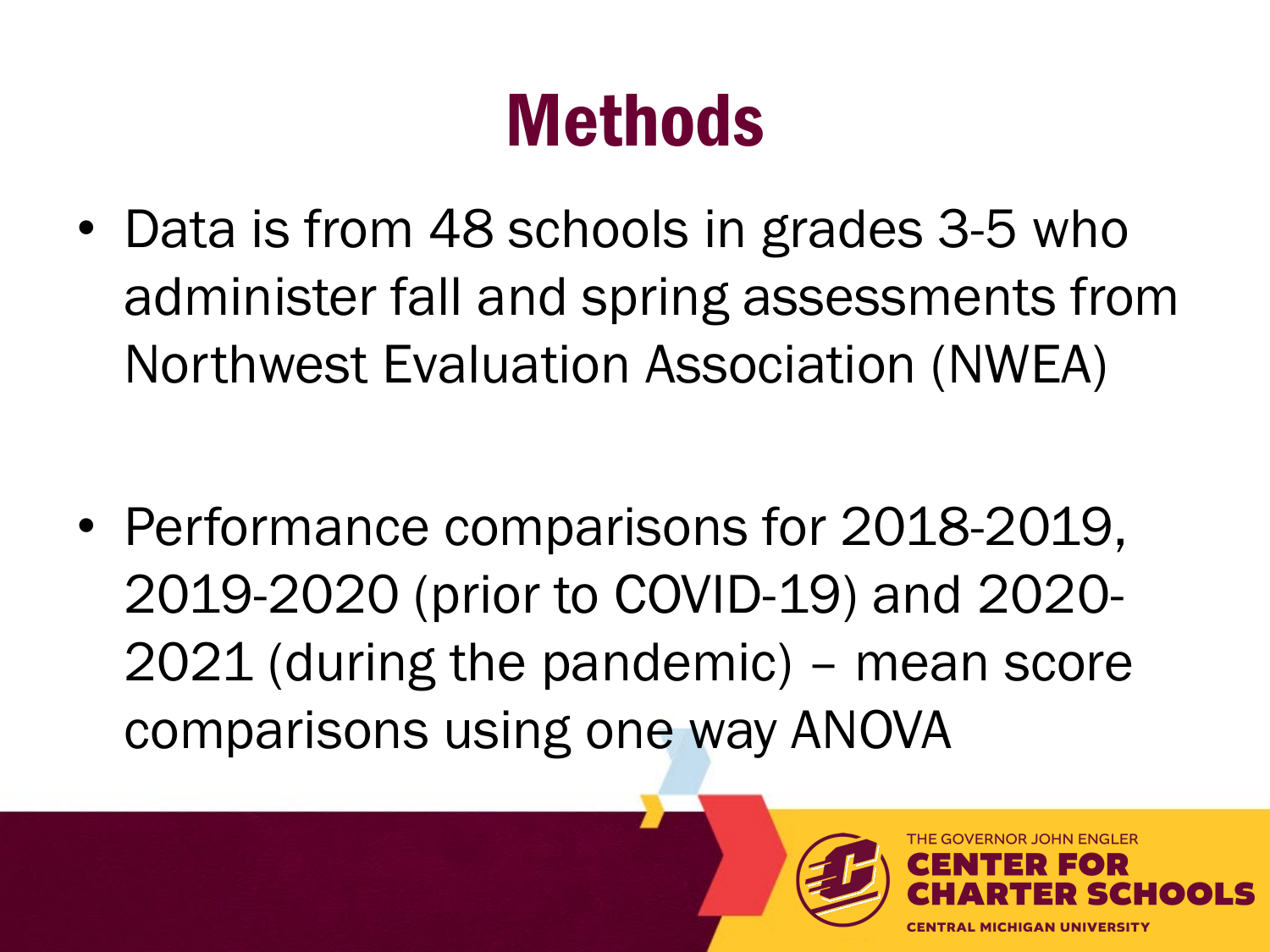## Research Questions

• Are students experiencing declines in math performance across all math domains within grade levels?

• Which specific grade levels and domains are of high concern?

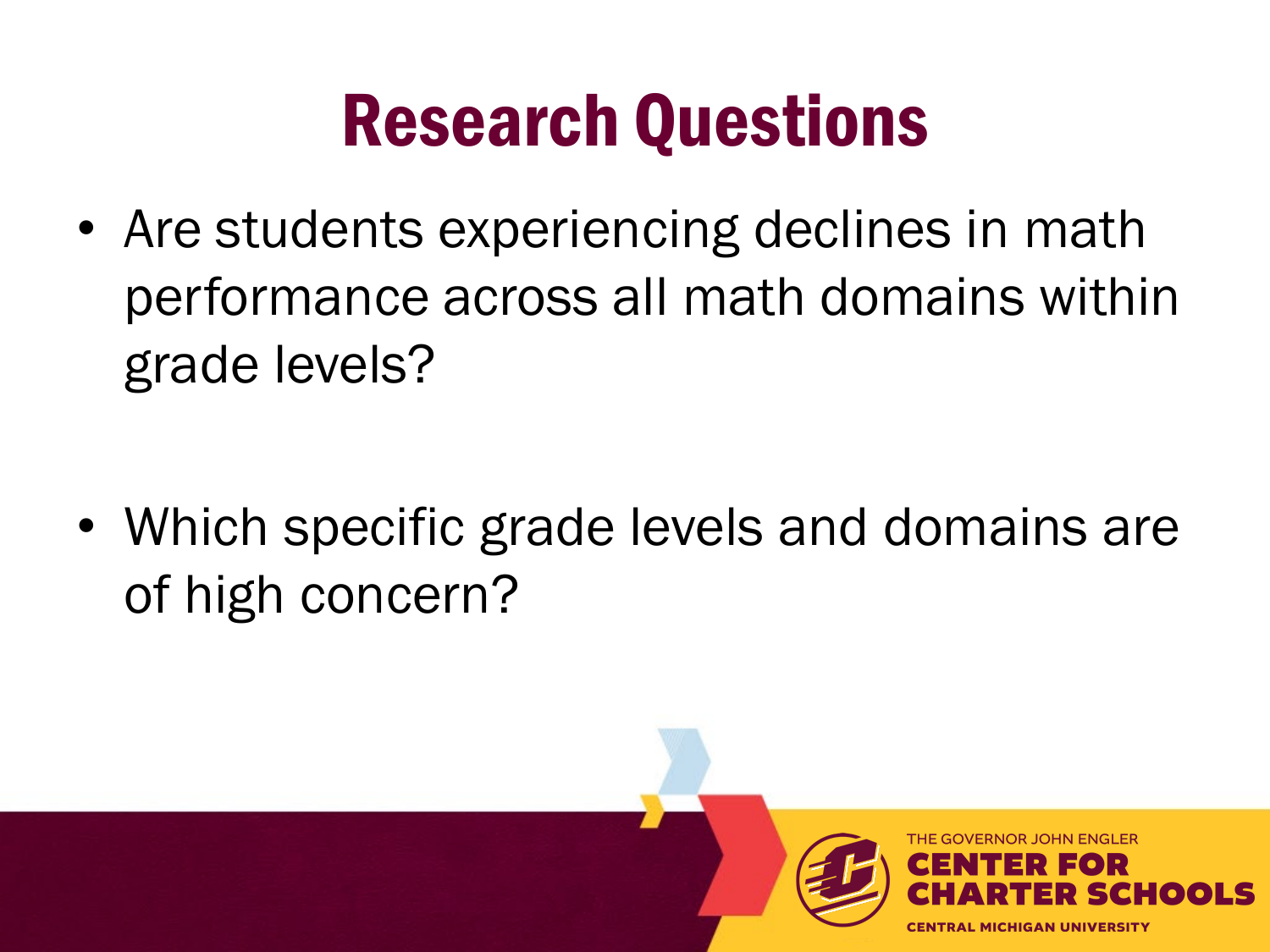## Domains Tested by Grade

| Grades 3-5                             | Grades 6-8                             |
|----------------------------------------|----------------------------------------|
| Operations and Algebraic Thinking (OA) | Operations and Algebraic Thinking (OA) |
| Number and Operations (NO)             | The Real and Complex Numbers (RCN)     |
| Measurement and Data (MD)              | Geometry                               |
| Geometry                               | <b>Statistics and Probability (SP)</b> |

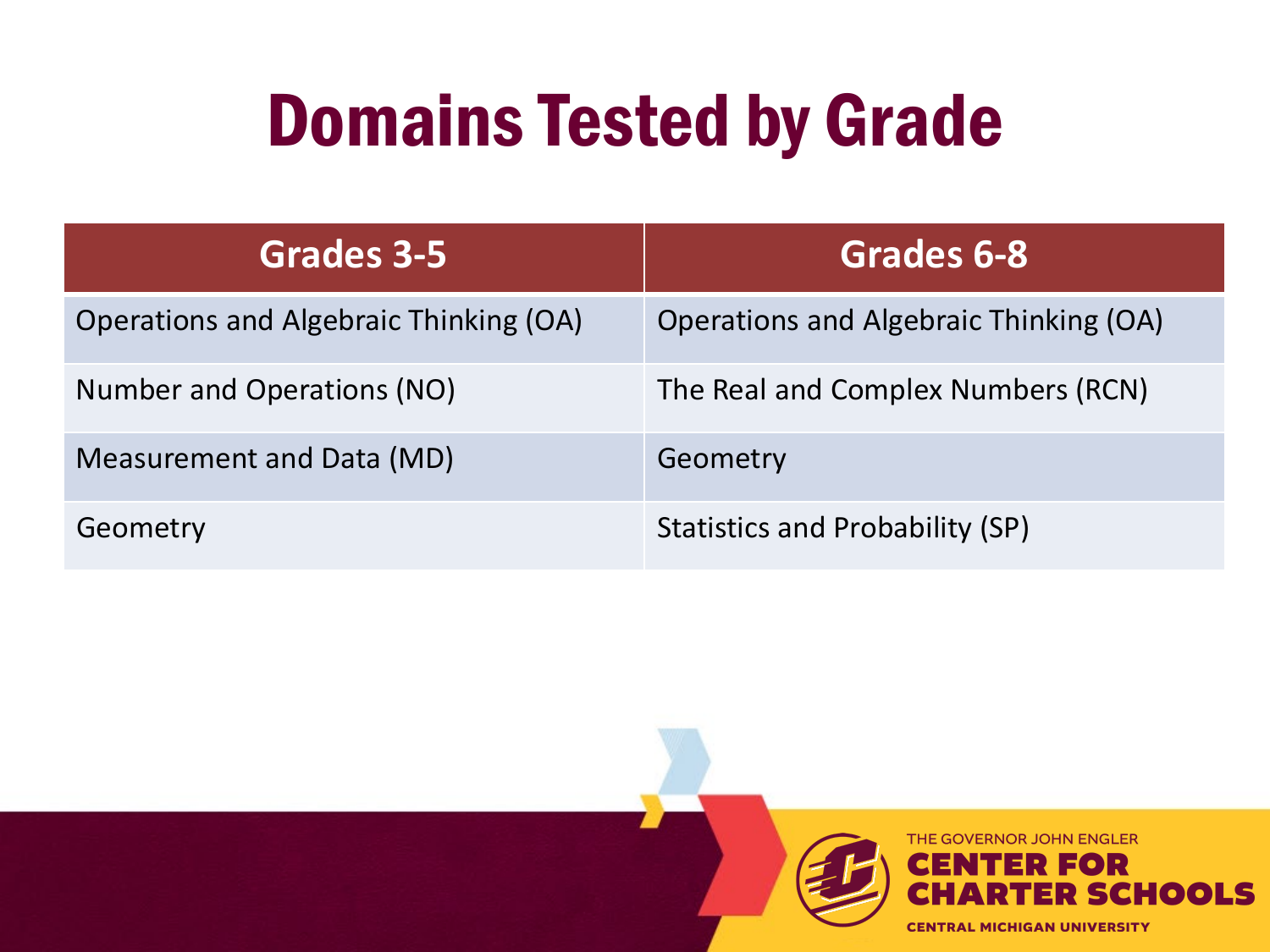#### Grade Three Performance

|                                                    | 2018-2019 |             | 2019-2020 |      |             | 2020-2021 |      |             |           |
|----------------------------------------------------|-----------|-------------|-----------|------|-------------|-----------|------|-------------|-----------|
| <b>Domain</b>                                      | N         | <b>Mean</b> | <b>SD</b> | N    | <b>Mean</b> | <b>SD</b> | N    | <b>Mean</b> | <b>SD</b> |
| <b>Operations and</b><br><b>Algebraic Thinking</b> | 2394      | 187.3       | 15.2      | 2457 | 187.1       | 15.5      | 2233 | 180.3       | 17.8      |
| <b>Number and</b><br><b>Operations</b>             | 2394      | 186.6       | 14.5      | 2457 | 186.1       | 14.4      | 2233 | 184.0       | 17.1      |
| <b>Measurement and</b><br><b>Data</b>              | 2394      | 186.6       | 15.2      | 2457 | 185.9       | 15.0      | 2233 | 185.6       | 16.1      |
| <b>Geometry</b>                                    | 2394      | 188.3       | 15.5      | 2457 | 188.1       | 15.1      | 2233 | 187.1       | 16.4      |
| <b>Overall</b>                                     | 2394      | 187.2       | 13.7      | 2457 | 186.8       | 13.6      | 2233 | 184.2       | 14.7      |

Grade 3 Fall Norm Score = 188.5

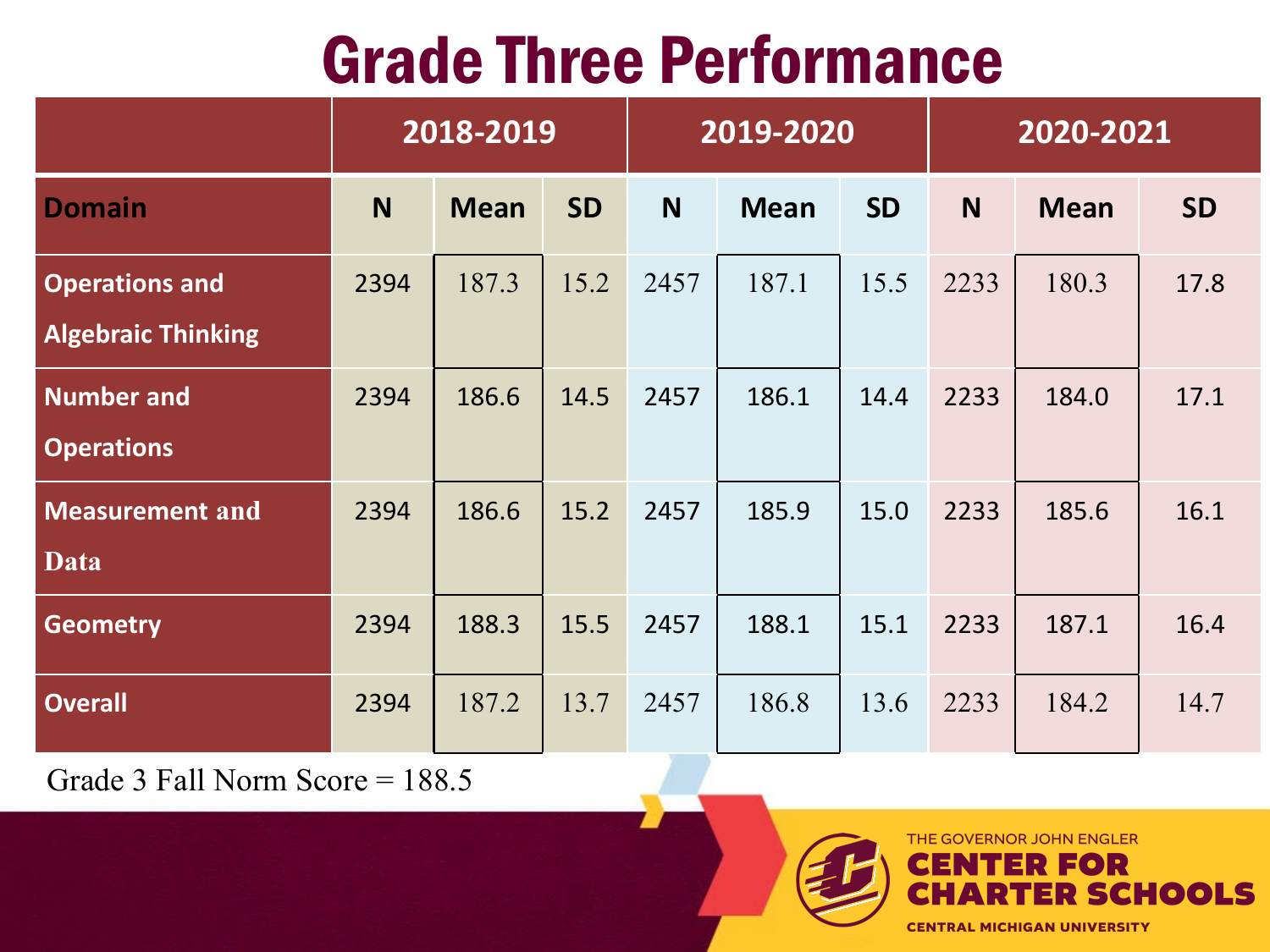# Performance Summary: Grade 3

- Significant difference in performance for 2020-21 school year in:
	- Operations and Algebraic Thinking
	- Number and Operations
	- Geometry
- Post hoc analysis indicate that the performance in 2018-2019 and 2019-2020 were similar

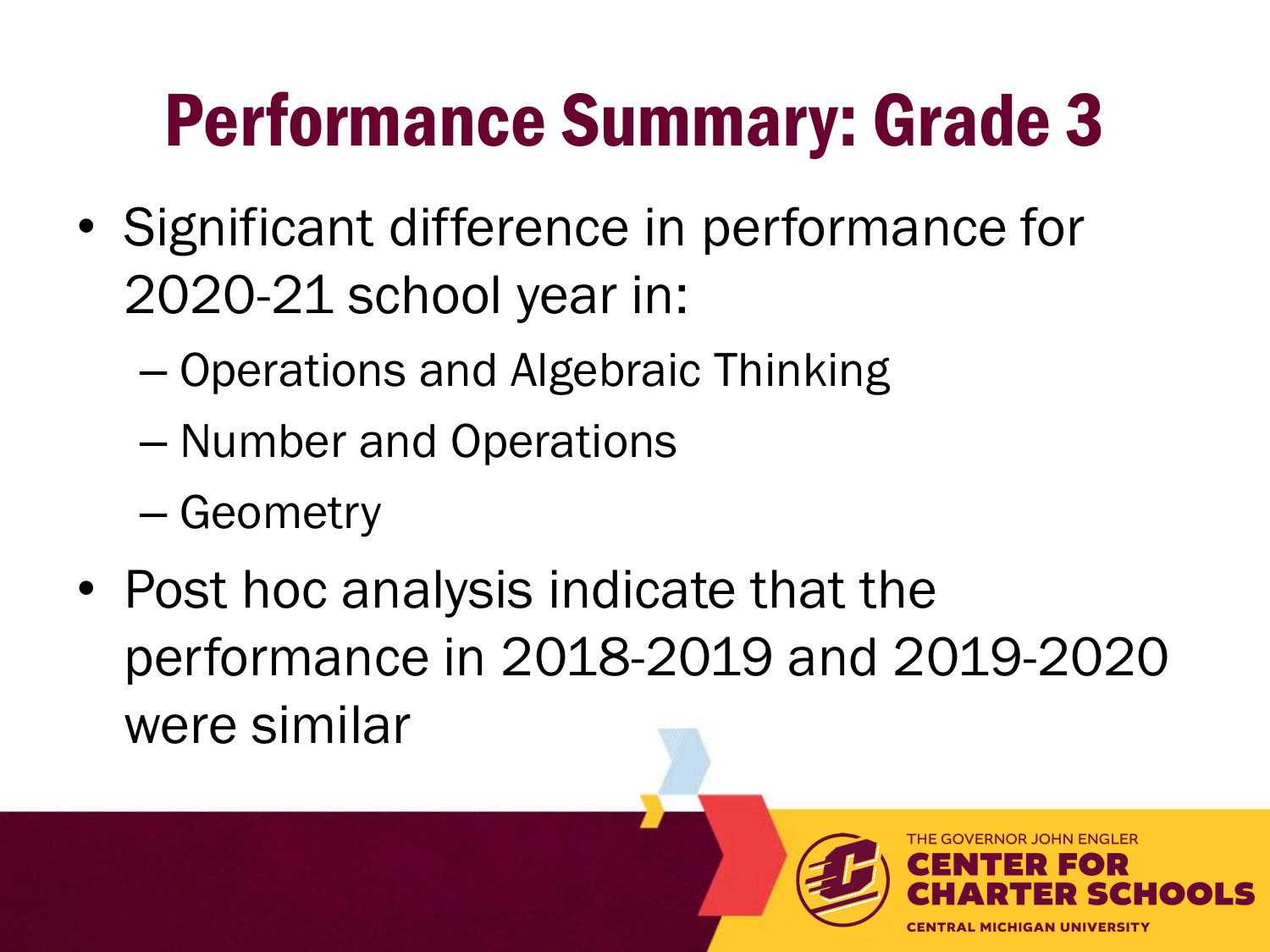#### Grade Four Performance

|                                                    | 2018-2019 |             | 2019-2020 |          |             | 2020-2021 |      |             |           |
|----------------------------------------------------|-----------|-------------|-----------|----------|-------------|-----------|------|-------------|-----------|
| <b>Domain</b>                                      | N         | <b>Mean</b> | <b>SD</b> | <b>N</b> | <b>Mean</b> | <b>SD</b> | N    | <b>Mean</b> | <b>SD</b> |
| <b>Operations and</b><br><b>Algebraic Thinking</b> | 2232      | 198.8       | 15.4      | 2389     | 198.6       | 15.8      | 2297 | 194.3       | 18.3      |
| <b>Number and</b><br><b>Operations</b>             | 2232      | 197.4       | 14.4      | 2389     | 197.5       | 15.0      | 2297 | 194.2       | 17.0      |
| <b>Measurement and</b><br><b>Data</b>              | 2232      | 197.0       | 16.0      | 2389     | 196.5       | 15.9      | 2297 | 193.3       | 16.7      |
| <b>Geometry</b>                                    | 2232      | 198.3       | 15.7      | 2389     | 198.5       | 15.7      | 2297 | 194.7       | 14.9      |
| <b>Overall</b>                                     | 2232      | 197.9       | 14.1      | 2389     | 197.8       | 14.4      | 2297 | 194.1       | 14.8      |

Grade 4 Fall Norm Score = 199.6



**CHOOLS**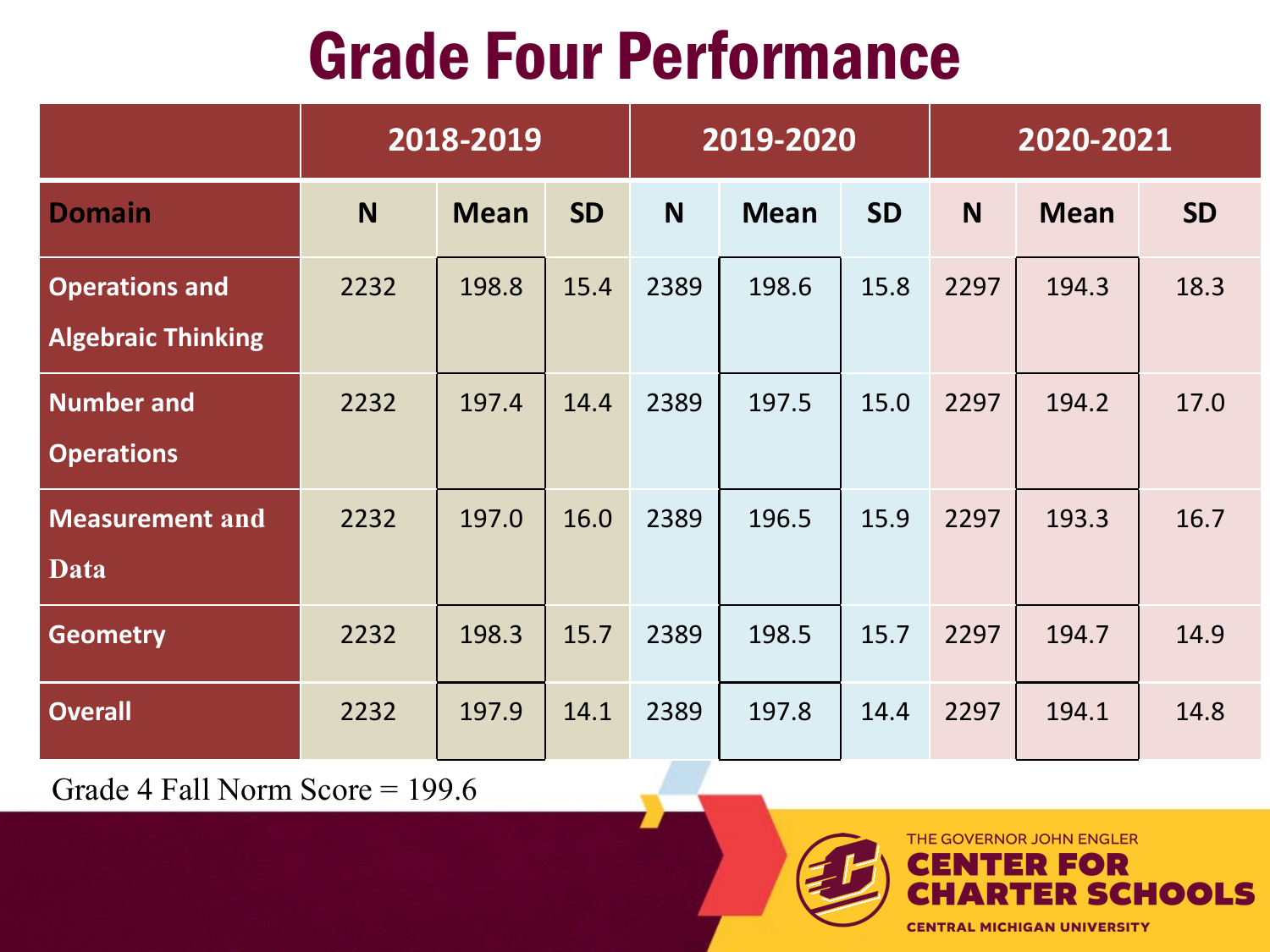# Performance Summary: Grade 4

- Significant difference in performance for 2020-21 school year in all four domains:
	- Operations and Algebraic Thinking
	- Number and Operations
	- Measurement and Data
	- Geometry
- Post hoc analysis indicate that the performance in 2018-2019 and 2019-2020 were similar

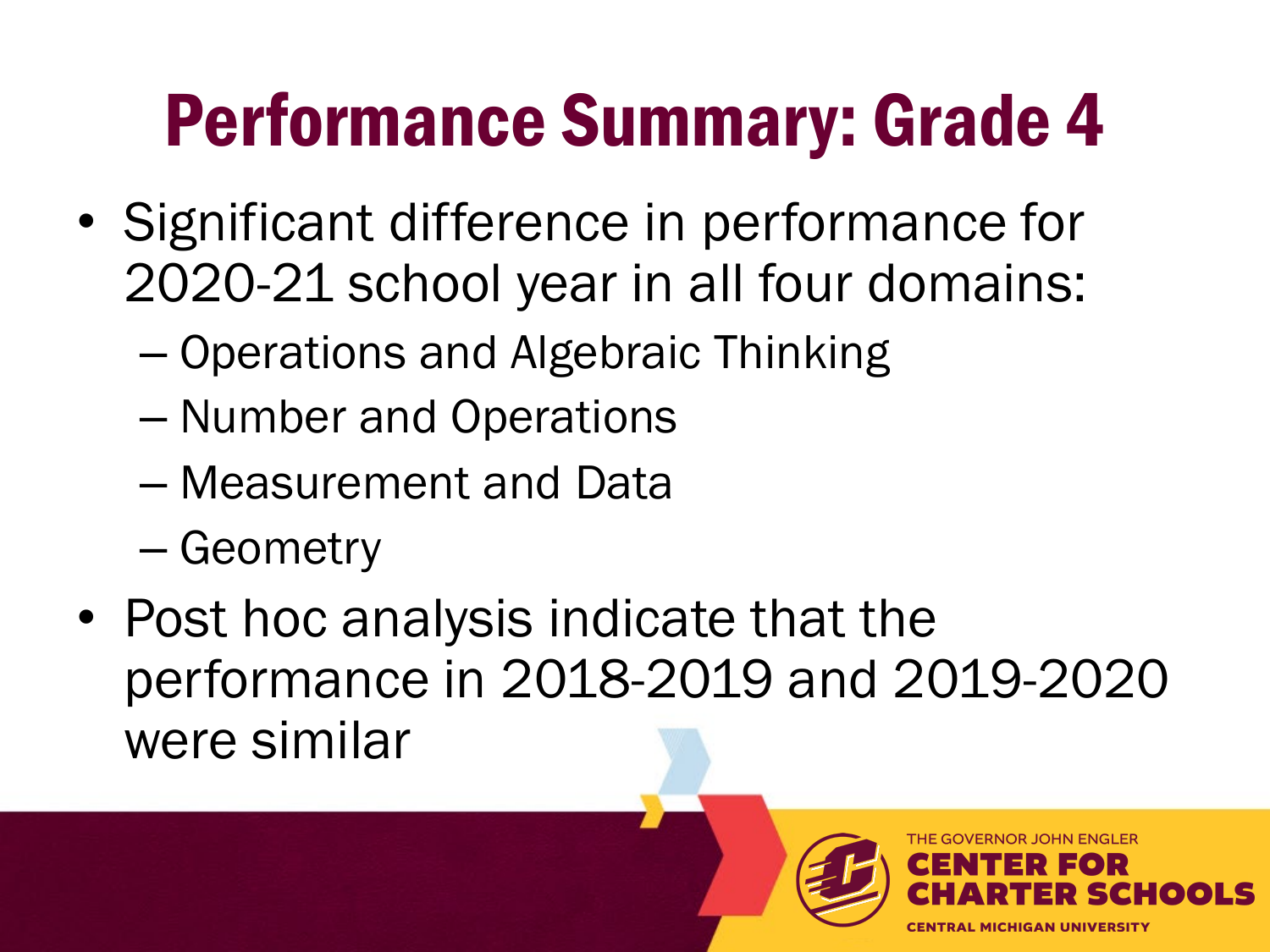#### Grade Five Performance

|                                                    | 2018-2019 |             | 2019-2020 |          |             | 2020-2021 |      |             |           |
|----------------------------------------------------|-----------|-------------|-----------|----------|-------------|-----------|------|-------------|-----------|
| <b>Domain</b>                                      | N         | <b>Mean</b> | <b>SD</b> | <b>N</b> | <b>Mean</b> | <b>SD</b> | N    | <b>Mean</b> | <b>SD</b> |
| <b>Operations and</b><br><b>Algebraic Thinking</b> | 2252      | 207.6       | 16.2      | 2230     | 206.7       | 16.2      | 2166 | 203.9       | 17.4      |
| <b>Number and</b><br><b>Operations</b>             | 2252      | 208.0       | 16.6      | 2230     | 207.3       | 16.8      | 2166 | 206.3       | 18.0      |
| <b>Measurement and</b><br><b>Data</b>              | 2252      | 206.2       | 17.7      | 2230     | 205.2       | 17.4      | 2166 | 202.1       | 17.9      |
| <b>Geometry</b>                                    | 2252      | 207.9       | 16.6      | 2230     | 207.3       | 16.9      | 2166 | 201.7       | 16.5      |
| <b>Overall</b>                                     | 2252      | 207.4       | 15.7      | 2230     | 206.6       | 15.7      | 2166 | 203.5       | 15.8      |

Grade 5 Fall Norm Score = 209.1



**CENTRAL MICHIGAN UNIVERSITY** 

**IN ENGLER** OR

**CHOOLS**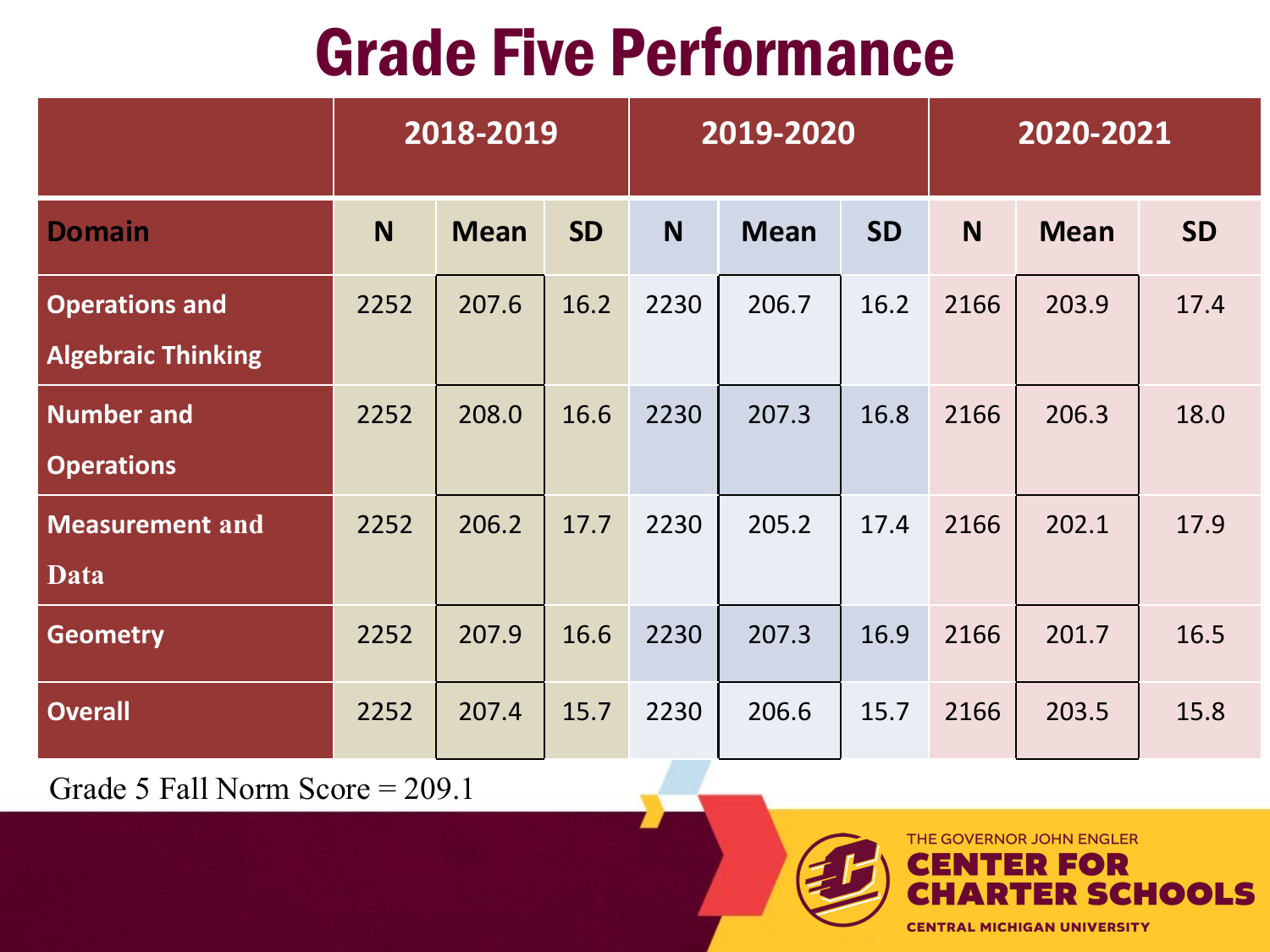# Performance Summary: Grade 5

- Significant difference in performance for 2020-21 school year in all four domains:
	- Operations and Algebraic Thinking
	- Number and Operations
	- Measurement and Data
	- Geometry
- Post hoc analysis indicate that the performance in 2018-2019 and 2019-2020 were similar

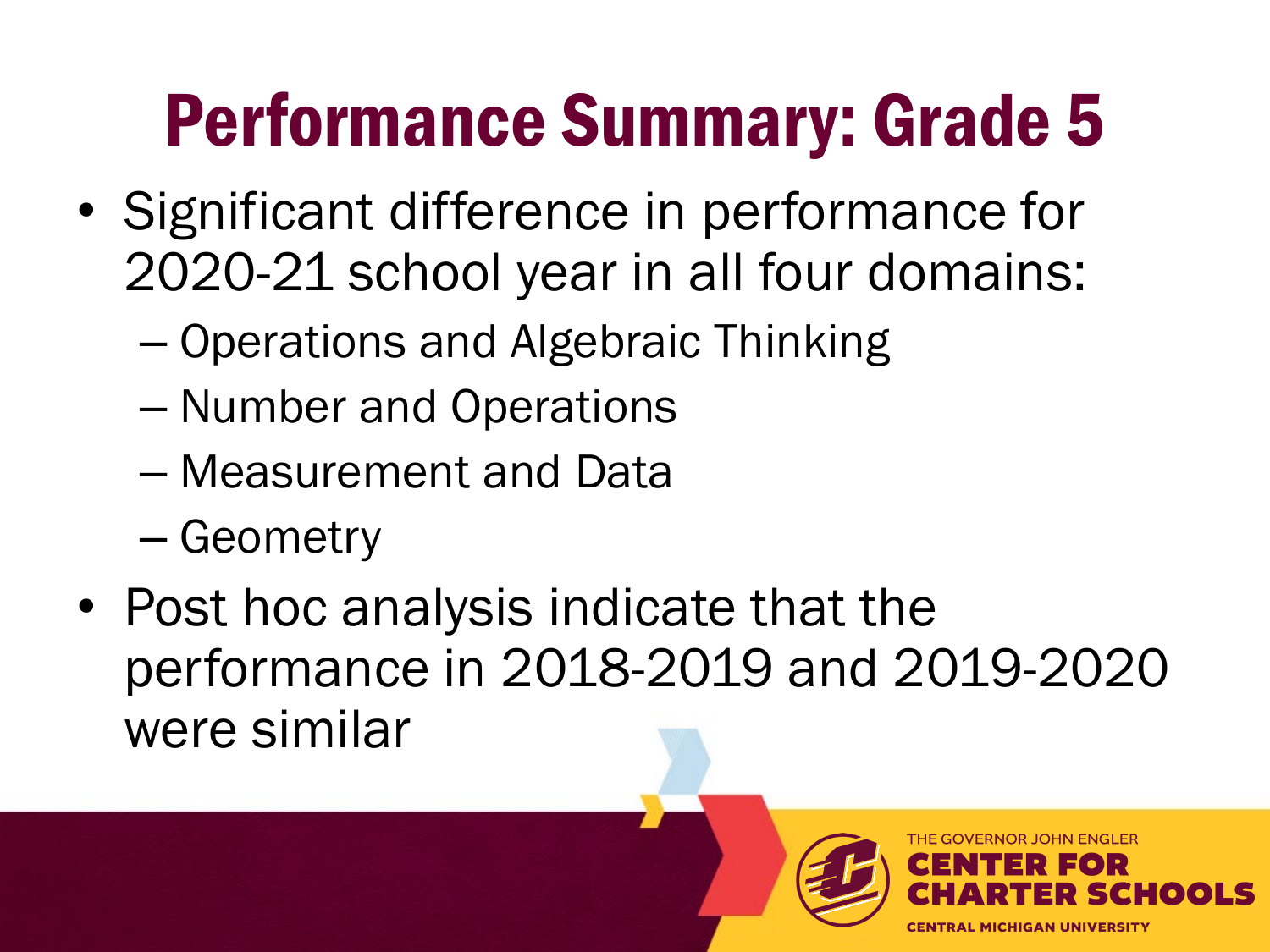## Conclusions: Effects of School **Interruptions**

- Grade 3: The effects are in OA, Number, Geometry but not in MD.
- Grade 4-5: Performance declined in all domains.
- MD is the lowest performed domain, and its low scores have not gone lower during the pandemic.
- Pattern is unclear: only grade 4 to 6 had declines in all domains. Grades 7 and 8 had declines in some domains but not all.

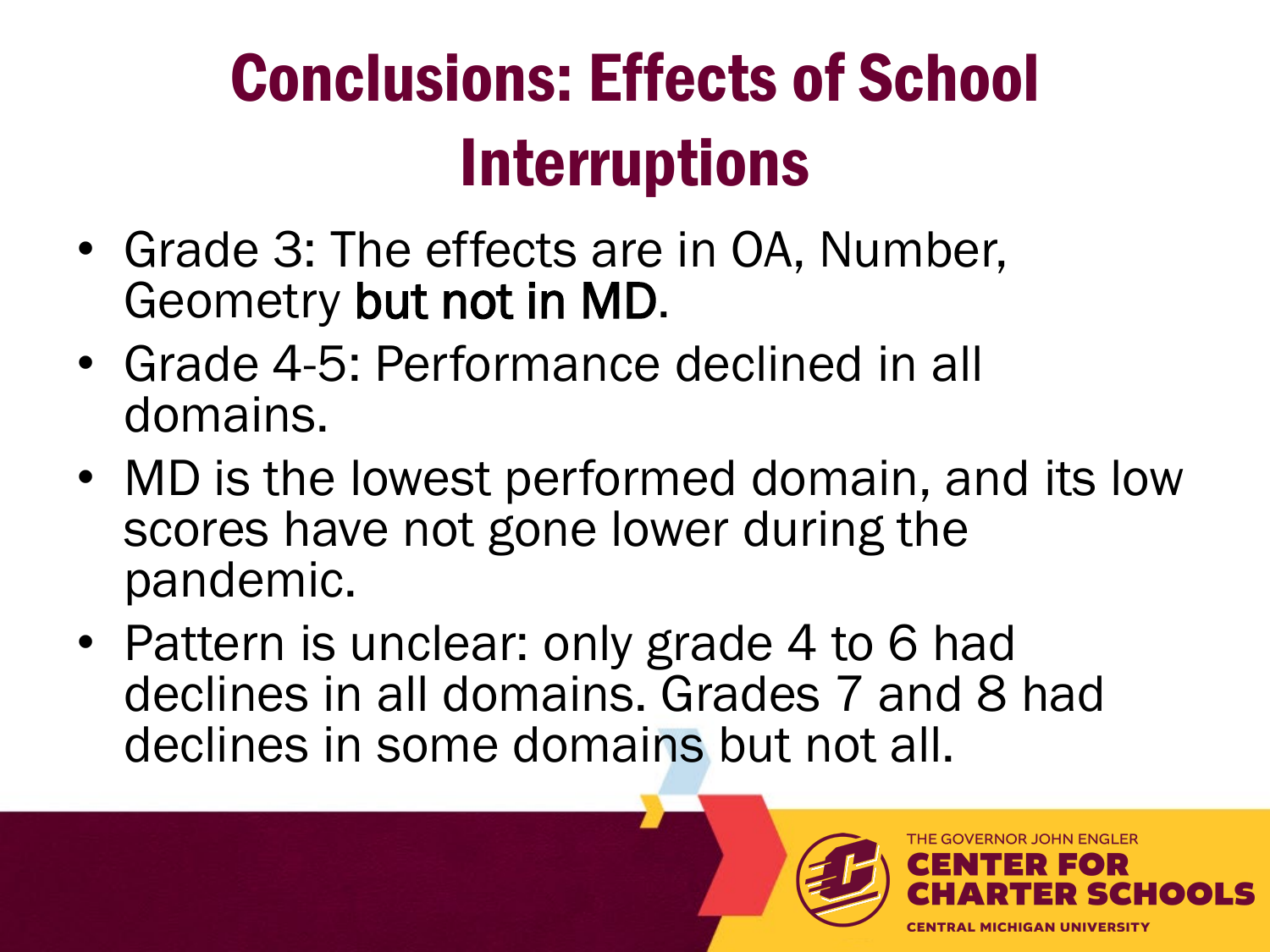# **Conclusions**

- This study has not analyzed the data for different demographic groups.
- In a predictive study of the effects of school interruptions due to COVID-19 that was based on data from 174 countries, Azevedo (2021) wrote that the effects will likely be exacerbated for marginalized and vulnerable groups, such as girls, ethnic minorities, and persons with disabilities.
- NWEA assessment reports and Store et al. (2022) indicate that the COVID-19 pandemic has higher effects on students from low SES, ethnic minorities, and students who were not performing well before the pandemic.

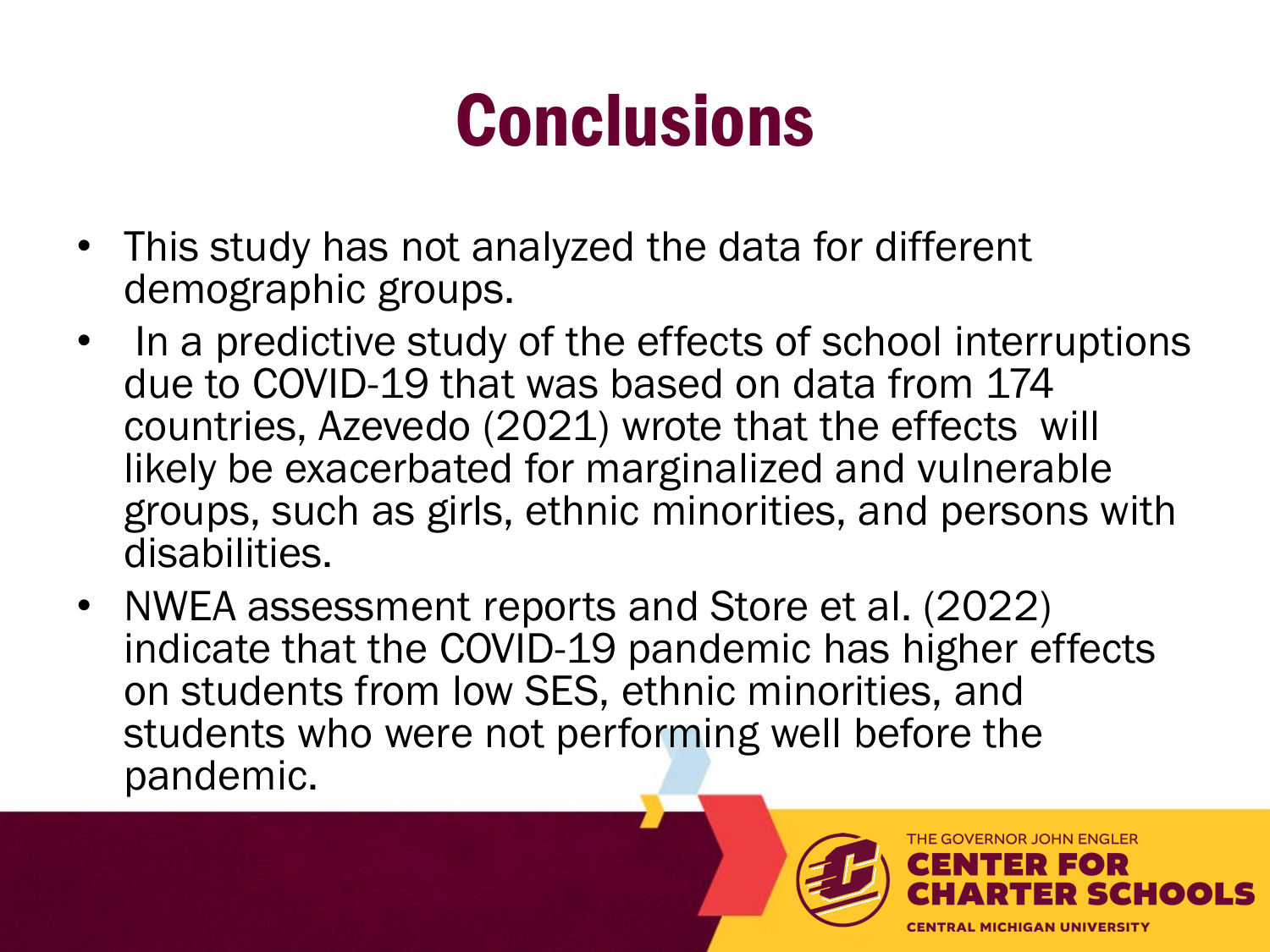# Performance Changes – 2017-2020

| <b>Grade</b> | <b>No Changes</b> | <b>Changes</b>                                 |
|--------------|-------------------|------------------------------------------------|
| 3            | <b>MD</b>         | OAT, NO, Geometry                              |
| 4            |                   | OAT, NO, MD,<br>Geometry                       |
| 5            |                   | OAT, NO, MD,<br>Geometry                       |
| 6            |                   | OAT, RCN, Stats and<br>Probability, Geometry   |
| 7            | <b>RCN</b>        | OAT, Stats and<br><b>Probability, Geometry</b> |
| 8            | OAT, RCN          | Stats and Probability,<br>Geometry             |

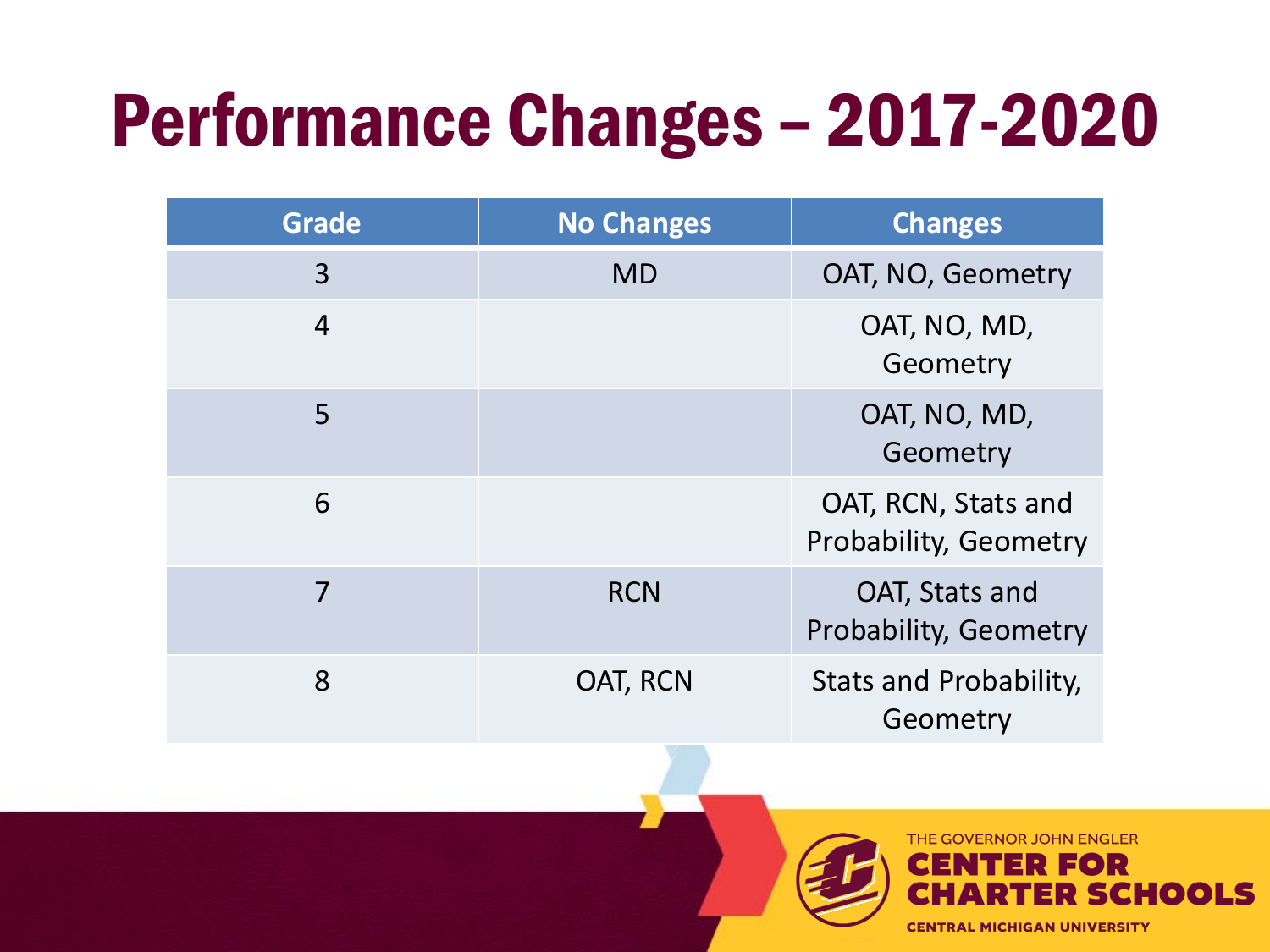#### Questions?

#### Are these results consistent with what we using 2021-2022 data?